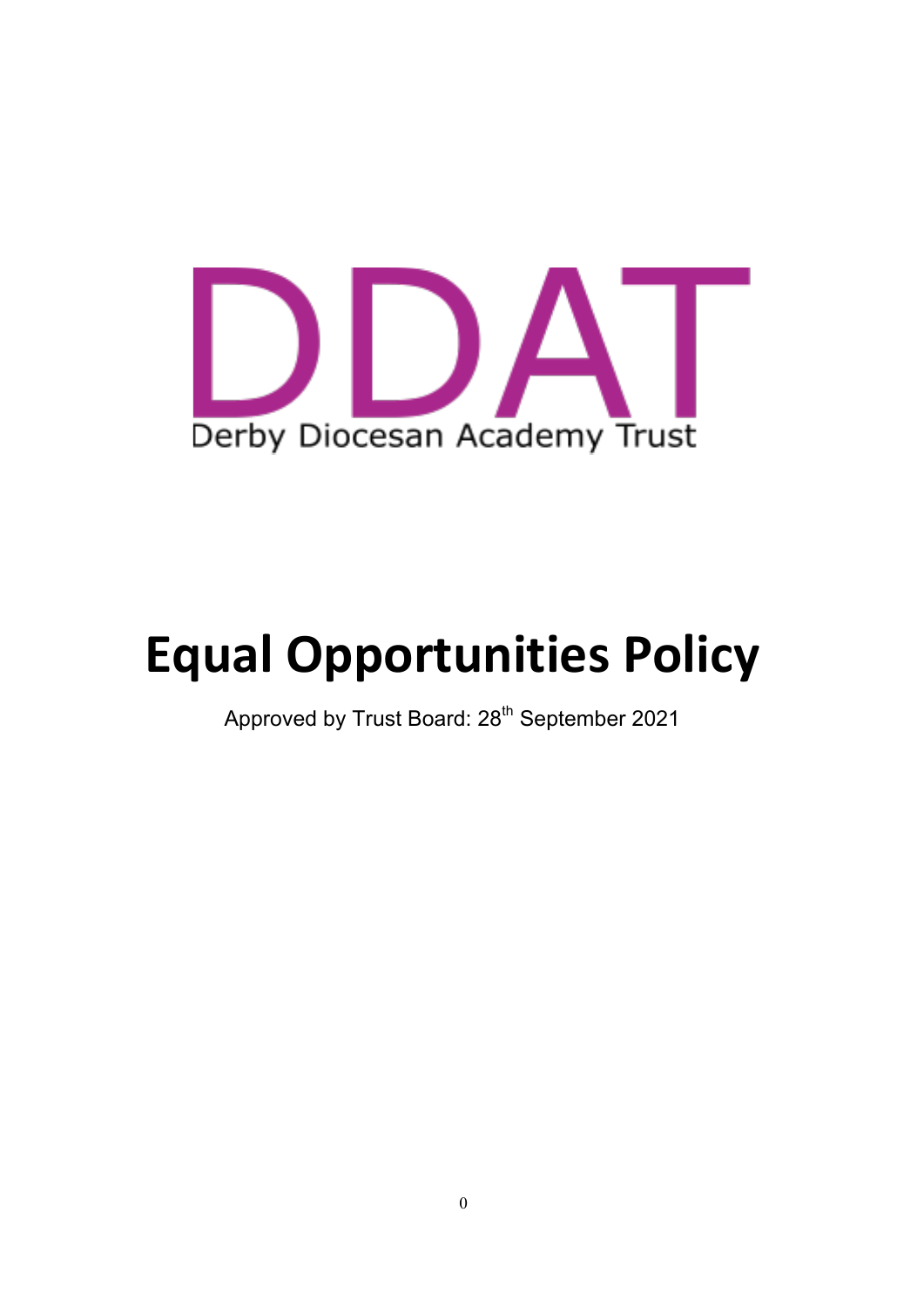### 1 **EQUAL OPPORTUNITIES STATEMENT**

- 1.1 Derby Diocesan Academy Trust ("the Trust", "DDAT") recognises its responsibilities in the employment of staff in its schools and in its teaching and learning approaches.
- 1.2 In accordance with those responsibilities, the Trust wishes to ensure the fair and equal treatment of all its staff, pupils, all those who are applicants to work in the schools and those individuals who undertake work on Trust premises regardless of age, disability, gender reassignment, marital or civil partner status, pregnancy or maternity, race, colour, nationality, ethnic or national origin, religion or belief, sex or sexual orientation.
- 1.3 The Trust is committed to monitoring the make-up of its workforce in encouraging equality, diversity and inclusion, and aims to employ a workforce that reflects the population of Derby City and Derbyshire. The Trust will monitor how this policy is working in practice, and consider and take action to address any issues, particularly with regard to encouraging equality, diversity and inclusion.
- 1.4 This policy sets out the Trust's and schools' approach to equal opportunities and the avoidance of discrimination at work. It applies to all aspects of employment with DDAT, including recruitment, pay and conditions, training, appraisals, promotion, conduct at work, disciplinary and grievance procedures, and termination of employment.
- 1.5 All managers must set an appropriate standard of behaviour to staff, pupils and parents. All Managers will lead by example and ensure that those they manage adhere to the policy and promote the Trust's and school's aims and objectives with regard to equal opportunities. Managers will be given appropriate training on equal opportunities awareness and equal opportunities recruitment and selection best practice.
- 1.6 If staff have any questions about this policy or would like to suggest ways in which it might be improved, they should contact their Line Manager or Human Resources ("HR") team.
- 1.7 This policy covers all employees, officers, consultants, contractors, volunteers, casual workers and agency workers, working for the Trust.
- 1.8 This policy does not form part of any employee's contract of employment and DDAT may amend it at any time following consultation with recognised Trade Unions. This policy has been implemented following consultation with all recognised Trade Unions.

## 2 **DISCRIMINATION**

- 2.1 Staff must not unlawfully discriminate against or harass other people including current and former employees, job applicants, pupils, parents, carers and visitors. All forms of discrimination (including direct and indirect discrimination, harassment or victimisation) are prohibited under this policy and are unlawful.
- 2.2 The Trust recognises that the avoidance of discrimination is not sufficient to ensure that equality exists in each of its schools. The Trust will therefore give full consideration to measures of positive action which may assist in achieving the aims of this policy. This is action designed to encourage or facilitate the employment or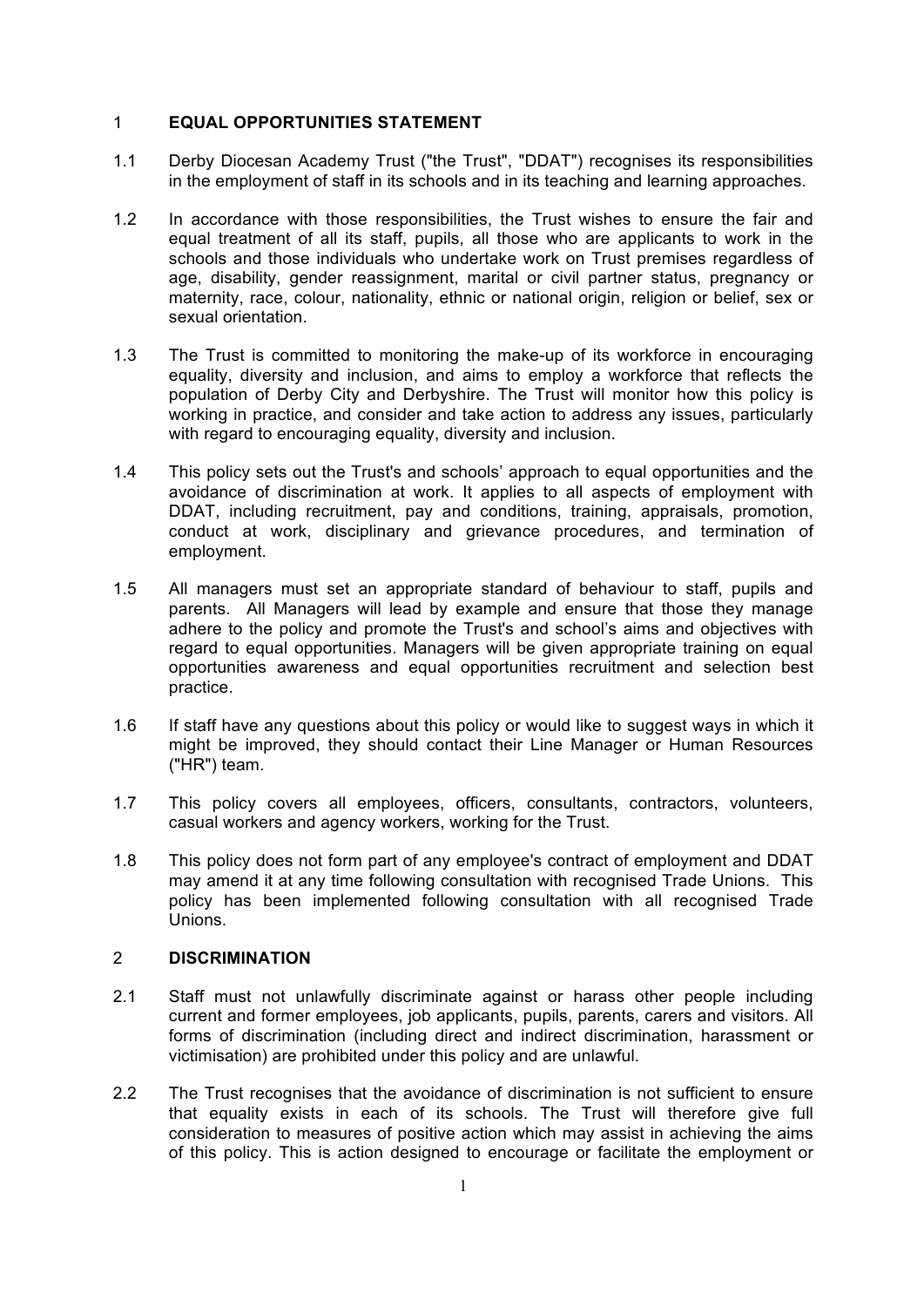training of minority or disadvantaged groups. The Trust will not discriminate in favour of individuals from specific groups (positive discrimination), but it will take positive action which enables members of those groups to compete on an equal basis.

## 3 **RECRUITMENT AND SELECTION**

- 3.1 Recruitment, promotion, and other selection exercises such as redundancy selection will be conducted on the basis of merit, against objective criteria that avoid discrimination, and in line with other relevant DDAT policies and Keeping Children Safe in Education guidance. Shortlisting should be done by more than one person and appropriate advice should be sought from the HR team, where possible.
- 3.2 Permanent vacancies will be advertised openly and will normally be available for members of staff in the Trust to apply. In most cases vacancies will be advertised externally unless there are reasons why this should not occur, for example in situations of potential redundancy or where an existing member of staff is being transferred to a new interim or temporary role as part of their ongoing employment with the Trust. The Trust will ensure that decisions taken regarding the transferability of existing employees to interim roles are based on objective criteria that avoid discrimination.
- 3.3 The Trust is committed to taking steps to ensure that its vacancies are advertised to a diverse labour market and, where relevant, to particular groups that have been identified as disadvantaged or underrepresented in our organisation. Where appropriate, the HR team may approve the use of lawful exemptions to recruit someone with a particular protected characteristic, and where this occurs, the advertisement should specify the exemption that applies.
- 3.4 The Trust will avoid using wording in advertisements which may discourage particular groups from applying. Job applicants should not be asked questions which might suggest an intention to discriminate on grounds of a protected characteristic.
- 3.5 Job applicants should not be asked about health or disability before a job offer is made. There are limited exceptions which should only be used with the approval of the HR team. For example:
	- 3.5.1 Questions necessary to establish if an applicant can perform an intrinsic part of the job (subject to any reasonable adjustments).
	- 3.5.2 Questions to establish if an applicant is fit to attend an assessment or any reasonable adjustments that may be needed at interview or assessment.
	- 3.5.3 Positive action to recruit disabled persons.
	- 3.5.4 Equal opportunities monitoring (which will not form part of the selection or decision-making process).

Where necessary, job offers can be made conditional on a satisfactory medical check.

3.6 DDAT is required by law to ensure that all employees are entitled to work in the UK. Assumptions about immigration status should not be made based on appearance or apparent nationality. All prospective employees, regardless of nationality, must be able to produce original documents (such as a passport) before employment starts,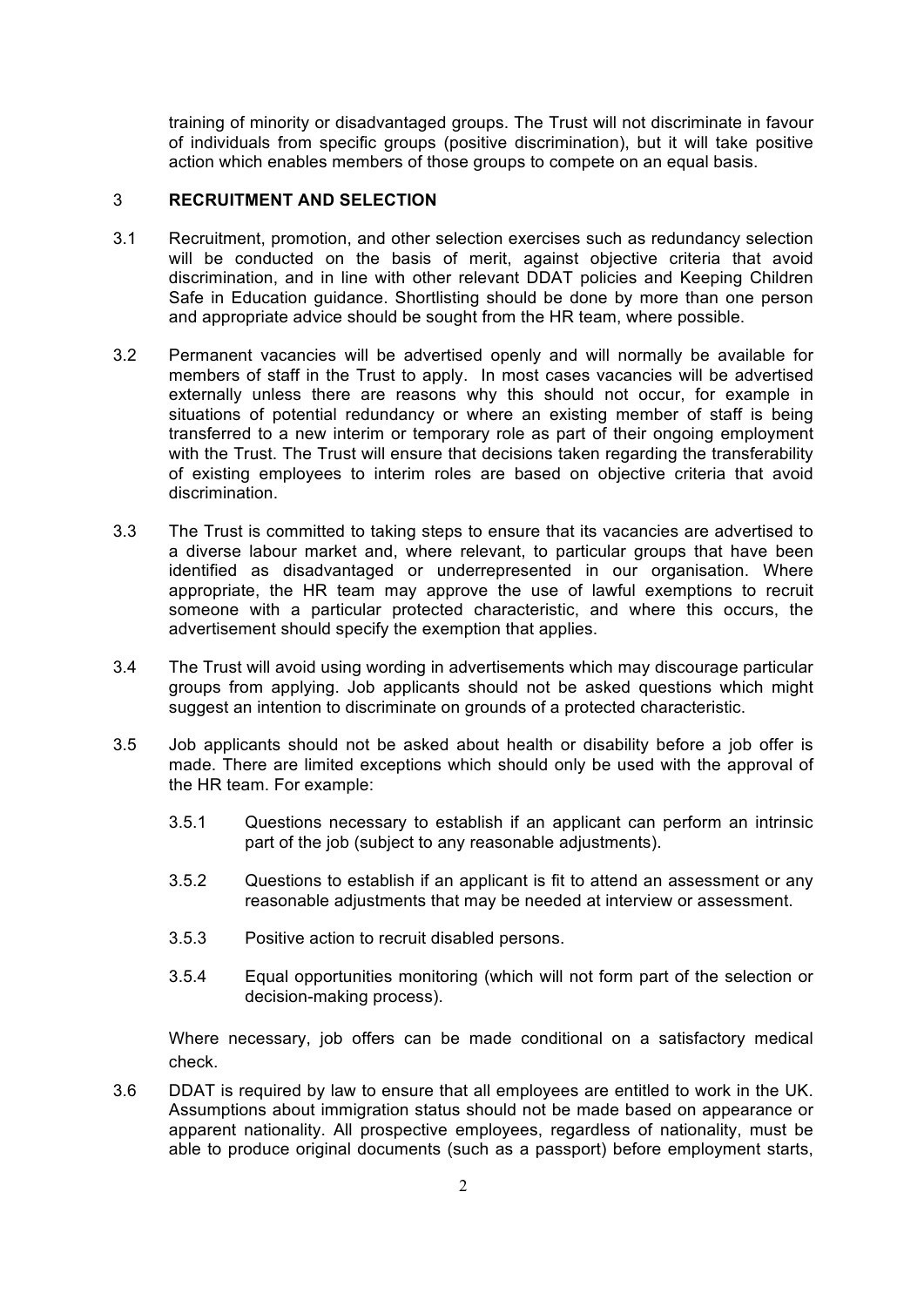to satisfy current immigration legislation. The list of acceptable documents is available from UK Visas and Immigration.

3.7 To ensure that this policy is operating effectively, and to identify groups that may be underrepresented or disadvantaged in the Trust, DDAT monitor applicants' ethnic group, gender, disability, sexual orientation, religion and age as part of the recruitment procedure. Provision of this information is voluntary, and it will not adversely affect an individual's chances of recruitment or any other decision related to their employment. The information is removed from applications before shortlisting and kept in an anonymised format solely for the purposes stated in this policy. Analysing this data helps the Trust take appropriate steps to avoid discrimination and improve equality and diversity.

### 4 **TRAINING AND PROMOTION**

4.1 Training needs will be identified through regular appraisals. You will be given appropriate access to training to enable you to progress within the Trust and all promotion decisions will be made on the basis of merit.

#### 5 **TERMINATION OF EMPLOYMENT**

- 5.1 The Trust will ensure that redundancy criteria and procedures are fair and objective and are not directly or indirectly discriminatory.
- 5.2 The Trust will also ensure that disciplinary procedures and penalties are applied without discrimination, whether they result in disciplinary warnings, dismissal or other disciplinary action.

#### 6 **DISABILITIES**

- 6.1 If you are disabled or become disabled, you are encouraged to tell DDAT about your condition so that appropriate support and reasonable adjustments can be made.
- 6.2 If you experience difficulties at work because of your disability, you may wish to contact your line manager to discuss any reasonable adjustments that would help overcome or minimise the difficulty. Your line manager (supported by the HR team) may wish to consult with you, and any appropriate professional body/adviser about possible adjustments. The Trust will consider the matter carefully and try to accommodate your needs within reason. If the Trust considers a particular adjustment would not be reasonable it will explain its reasons and try to find an alternative solution where possible.
- 6.3 The Trust will monitor the physical features of its premises to consider whether they might place anyone with a disability at a substantial disadvantage. Where necessary, the Trust will take reasonable steps to improve access.

# 7 **PART-TIME AND FIXED-TERM WORK**

7.1 Part-time and fixed-term staff will be treated the same as comparable full-time or permanent staff and enjoy no less favourable terms and conditions (on a pro-rata basis where appropriate), unless different treatment is justified.